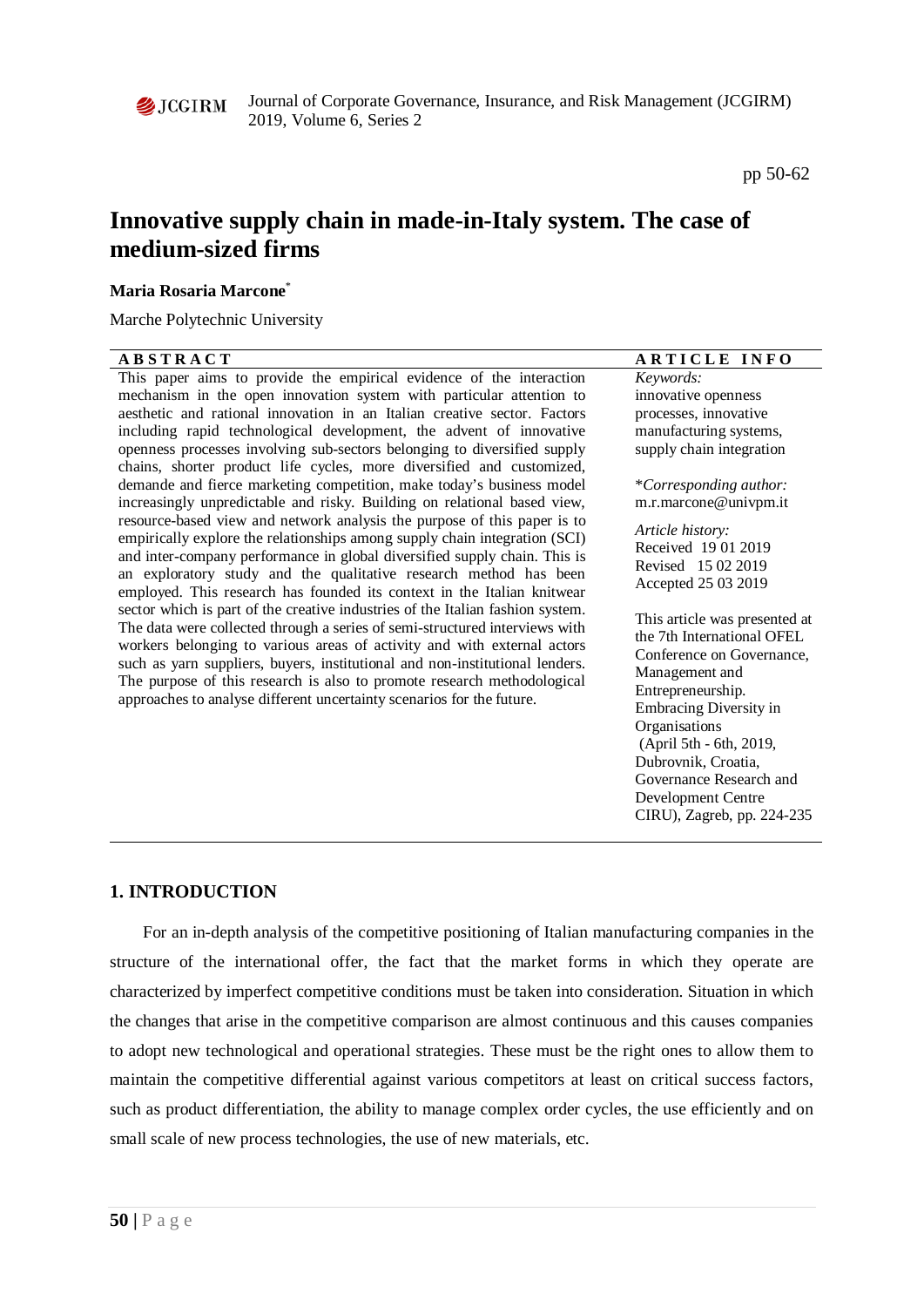Building on relational based view, resource-based view and network analysis the purpose of this paper is to empirically explore the relationships among supply chain integration (SCI) and intercompany performance in a global context.

About the methodology adopted in the research, still underway, we wish to clarify that the inductive method was used with empirical verification, in order to correctly interpret the management phenomena that emerged regarding supply relationship management.

The purpose of this research is also to promote research methodological approaches to analyse different uncertainty scenarios for the future.

Regarding the structure of the work, in a first part we propose the theoretical framework and the survey methodology, in the second some findings and managerial implications.

## **2. THEORETICAL FRAMEWORK**

The study of the supply chain management (SCM) is based on the analysis of the relationships that are established between the economic actors belonging to the same technological-productive supply chain and between those connected or 'interdependent' supply chains. The constitution of evolved forms of partnership, however, is inevitably linked to the interpersonal skills of the individual actors.

We want to highlight that Italian fashion firms are frequently asked to review the positioning of the products offered and to consider that the acquisition of new segments may allow us to achieve a renewed and effective international positioning.

A significant phenomenon is the repositioning in the international supply chain by Italian manufacturing firms operating in the B2B markets of fashion knitwear. In recent years there have been many companies that have modified the content of the strategies and characteristics of their organizational structure in order to protect new 'interstitial spaces' (or micro-segments) in international markets. This new and more favourable competitive positioning in the international business markets has been successfully achieved by those companies that have been able to change their position regarding the 'global supply chains'. Precisely their particular ability to identify in which segments of the sector in which they operate, revealed in particularly critical years, when the international supply system was reorganized, was the element that allowed non-large companies to create differential assets in the competitive context.

In order to effectively exploit resources, firms must not only be able to leverage existing resources but also to develop new and dynamic capabilities to maintain competitive advantage in changing industry environments. This in agreement with la managerial literature about resource-based view (RBV) (Barney, 1991; Teece et al., 1997; Wernerfelt, 1984). Organizations can build these above-mentioned dynamic capabilities through organizational innovations, which are new methods used in business practices, workplace organization, or external relationships.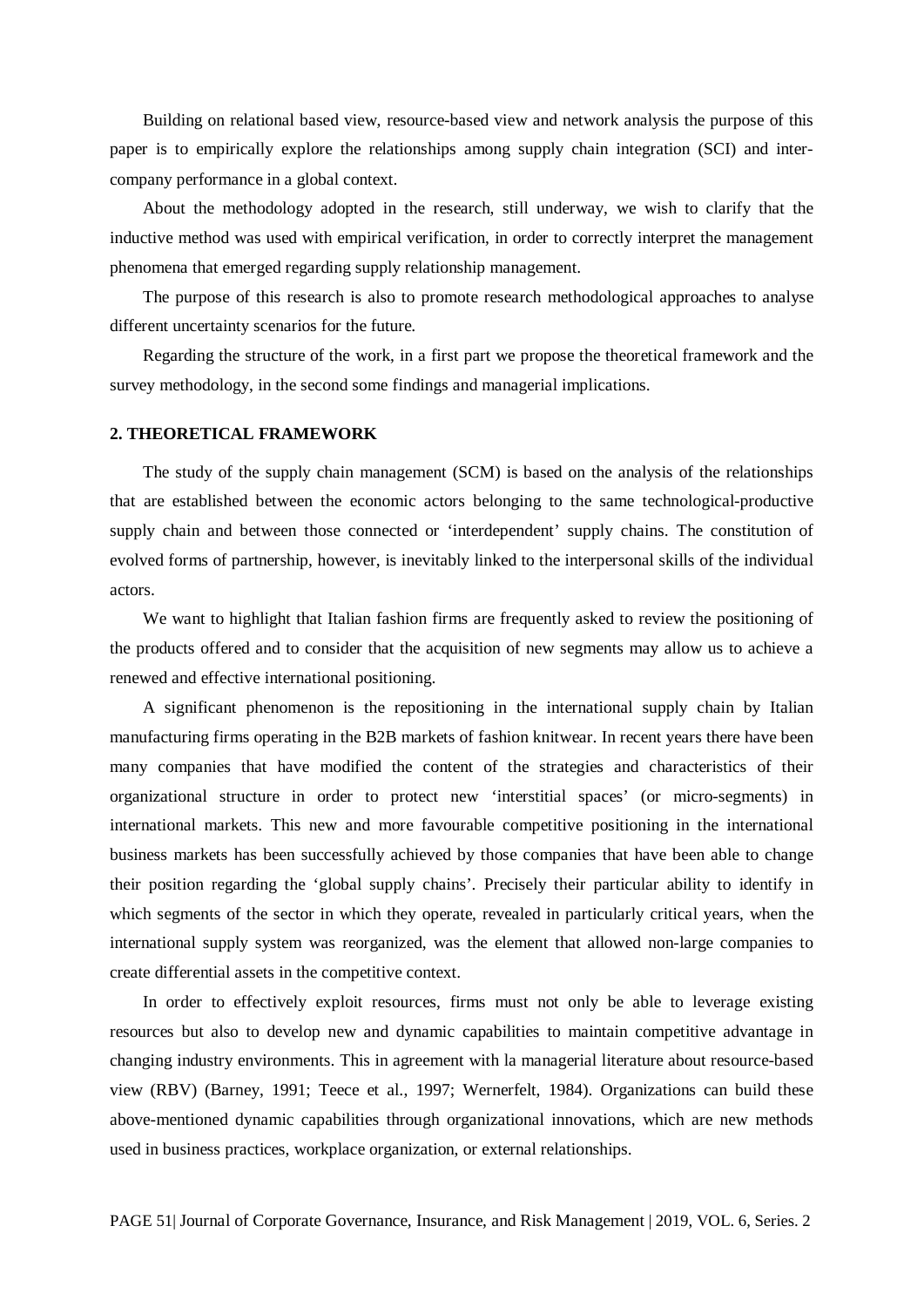Many studies show that suppliers are willing to invest resources (organizational, know-how, etc.) only with some of the industrial customers belonging to a larger portfolio. In fact, the need to compete in a dynamic economic and competitive environment encourages the design of forms of cooperation that facilitate the exchange of relationship-specific information (Steinle e Schiele, 2008; Schiele et al., 2011). The following is therefore hypotisized.

H.1 The supply chain integration strategies at the 'supplier side' increases manufacturing performance capabilities.

A further starting point for reflection and managerial investigation is the emergence of new buyer-supplier relationships in new product development (NPD) processes. Industrial innovation based on the involvement of suppliers in specific and experimental 'design-engineering' processes that highlight the need for buyers and suppliers to structure the international bargaining and relational governance in a new way.

More recent NPD studies start to show challenges of managing suppliers in a buyer's innovation process. There is mixed empirical evidence regarding the effectiveness of supplier involvement for enhancing buying company NPD performance. To explain why, the empirical literature has mostly focused on pre-contract strategies, such supplier's base rationalization, supplier integration, supplier selection, or post-contract tactics, such as supplier involvement timing, supplier design responsibility, or project execution. Relatively less attention has been focused on the contracting process that the buying company uses to motivate supplier participation, which seems to imply as assumption: a supplier is always willing to participate in buyer innovation projects irrespective of the contract. This assumption is problematic because a supplier, as an autonomous organization, could reject a buying company's offer that is either too risky or does not produce enough return for the supplier, especially when the supplier possesses valuable resources for buying company innovation (Barney, 2012). The following is therefore assumed.

H2. The dynamism of the competitive environment represents important motivations for the participation of the supplying companies to NPD initiatives and the development of supply chain relations.

Many studies have pointed to creativity as a principal driver of innovation: individual creativity is identified as a core of creative process that can enhanced through elements of strategical culture and managerial practices (Stojcic et al., 2018).

This paper aims to provide the empirical evidence of the interaction mechanism in the open innovation system with attention to aesthetic and rational innovation in a creative sector. The purpose of this paper is to provide empirical evidence of the specific open innovation mechanism to improve the design value of innovation processes that focus on aesthetic and rational factors.

PAGE 52| Journal of Corporate Governance, Insurance, and Risk Management | 2019, VOL. 6, Series. 2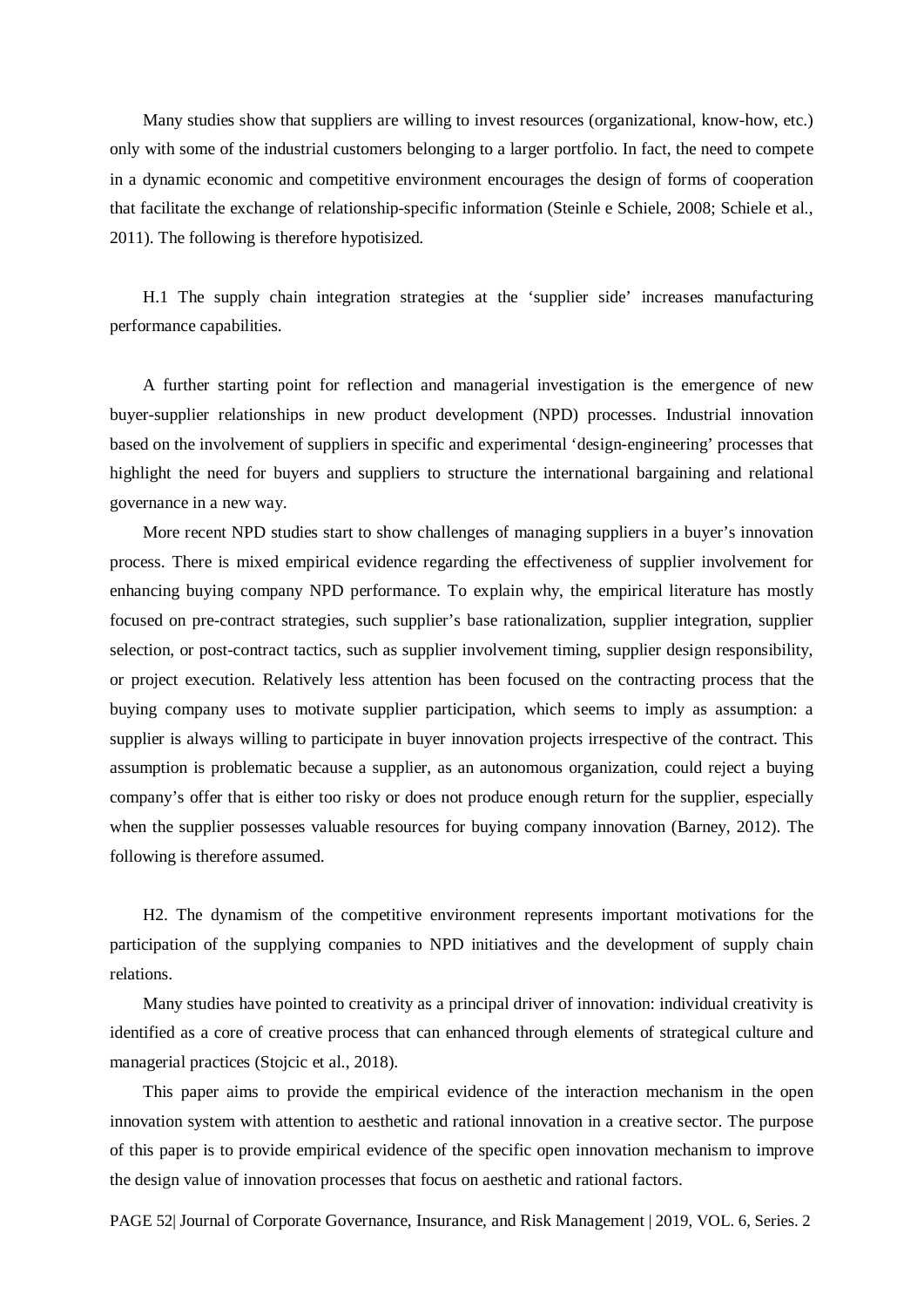Previous research has attracted the attention of research on technological innovation in the technological fields as the main research contexts (Duysters and Lokshin, 2011; Jiang et al., 2010; Spender et al., 2017). Therefore, to obtain a broader picture of the structural characteristics of the innovation ecosystem, this document aims to provide an understanding of aesthetic innovation by focusing on exploring the role of actors (area managers, suppliers, buyers, institutional actors) and of supply chain relationships to facilitate or less innovation in the creative sector.

Firms utilize relationships for competitive advantage by accessing, integrating, and leveraging external resources: relationships are relevant across a myriad of relationship forms, including alliances, joint ventures, supply agreements, cross-sector partnerships, networks, and consortia (Gölgeci et al., 2018).

An extension of resource-based view is the knowledge-based view (KBV) that proposes knowledge as being a firm's most strategically significant resource. Specifically, knowledge is embedded and contained within multiple entities and can converge to enhance an organization's competitive advantage (Grant, 1996). Previous research has examined open innovation and its related interactive mechanism then contributed to the understanding of how generate outcomes in innovative relationships (West and Bogers, 2014; Spender et al., 2017). Evidence regarding the role of actors remains fragmented. For instance, the relationship between innovation creator actors (firms, start up, teamwork) and innovation seekers (founders, business angels, etc.) is understood. The context of R & D collaborations and technology alliances is more analysed (Faems et al., 2010). Thus, research attention to diverse supply chain should be considered.

H3. In turn these organizational innovations may involve operational innovations which are entirely new ways of doing things, like filling orders.

# **3. FROM THE RESOURCE-BASED VIEW TO THE NETWORK ANALYSIS PERSPECTIVE**

Network analysis is a bit relational based view and a bit resource-based view. Within a relational theoretical field, the network perspective sees market as business network, where business units or firms are represented by nodes, and long-term complex interactions between them are represented by links (Håkansson and Ford, 2002).

In the strand of research resource based, academic interest in the prerequisites of business, or strategic networks' successful exploitation is much more recent. From a resource-based perspective firms differ in their capability to shape and exploit networks, to extent that their capability to leverage networks has been identified as distinctive.

PAGE 53| Journal of Corporate Governance, Insurance, and Risk Management | 2019, VOL. 6, Series. 2 With regard to specific network capabilities, it can be observed that if firms seek increased market, innovation and financial performance, they need to develop network specific capabilities (Yu et al., 2013). One such critical capability refers to management skills and competencies in developing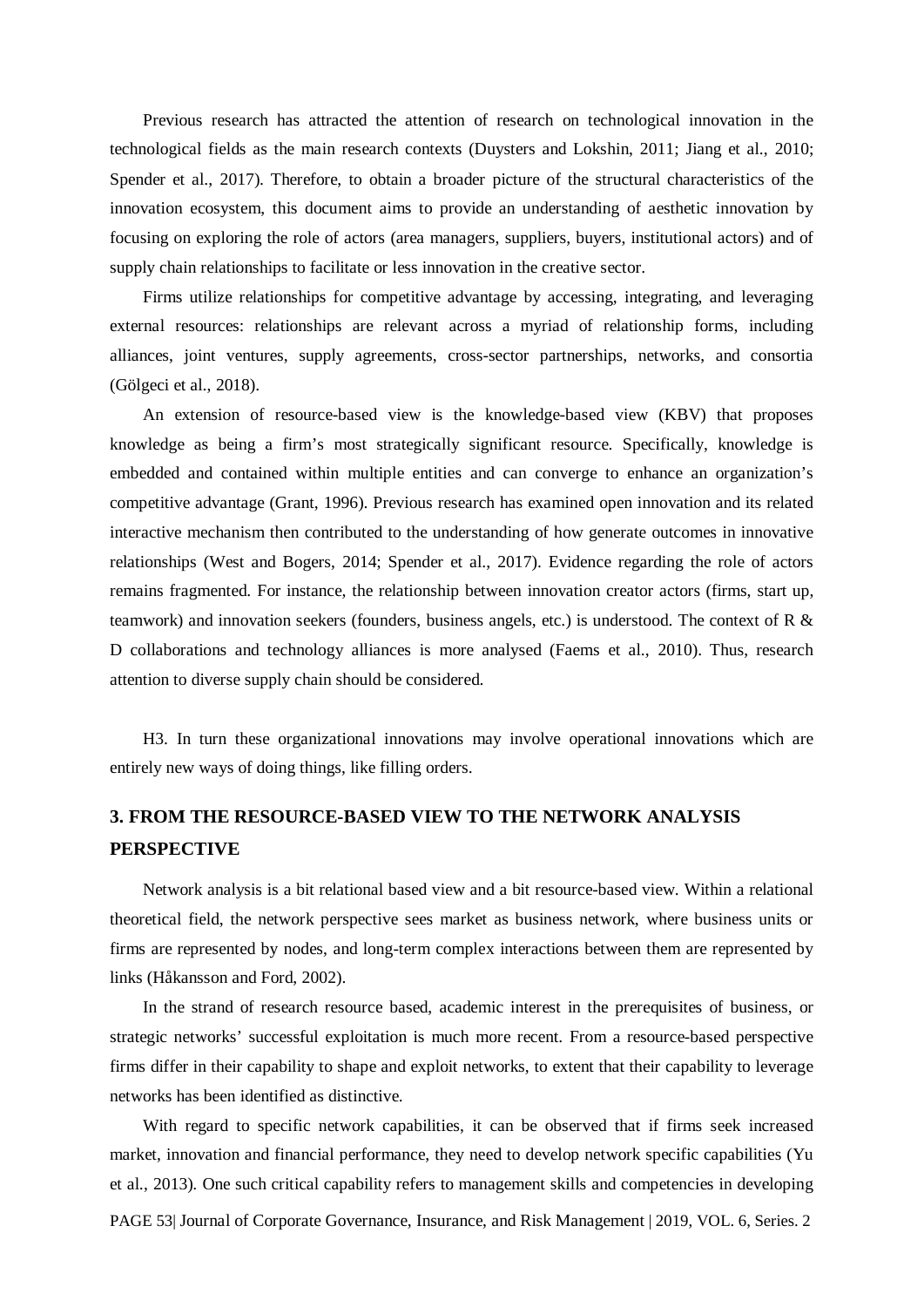valid views of networks and their potential evolution, a condition to perceive the opportunities embedded in networks.

Recent empirical studies refine the conceptualization of network pictures by testing the dimensions of this concept and adopting a dynamic view, focused on the processes through which networks are understood and strategy enacted within them. Networks are structures that convey information in markets, provide a competitive advantage to some actors over others, and offer opportunities otherwise unavailable (Czakon and Kawa, 2018).

#### **4. INNOVATIVE OPENNESS PROCESSES WITHIN MANUFACTURING SYSTEMS**

Knitwear firms develop processes that seek out and transfer external knowledge into their own productive innovation activities. They are also available to identify with the same supply partners the new co-creative innovative processes to move unutilized internal knowledge to other organizations in the surrounding environment. They are also available to identify with the same supply chain partners the new co-creative innovative processes. We want to put the attention on the wide distribution of useful knowledge, such that no single research organizations or single companies have a monopoly on useful knowledge. This, together with environmental uncertainty and the complexities of innovation, requires more permeable organizational boundaries that enable combinations of innovative resources (within R&D, Manufacturing and marketing areas) beyond and individual actor's resource endowment.

The innovative phenomena found produce value not so much through the collaborative exchange process but also by the participant's ability to capture the value of other innovative actor's value creation effort in cross supply chain innovative processes.

The tension between value creation and value capture is considerably attenuated by the innovative openness phenomena. For example, value creation in open innovation requires firms to be open in order to leverage the knowledge of diverse contributors, while value capture necessitates a tighter, more protective process (paradox of openness) (Laursen and Salter, 2014). This tension is lost in manufactured-based enterprises that are able to industrialize new knowledge in their production systems. Knowing how to process generates the growth of embedded knowledge: this favours the appropriation of the value of 'protective practices'. Managers need to work toward the development of an open-innovation capability, which comprises four value processes: value provision, value negotiation, value realization, and value partake (Appleyard and Chesbrough, 2017; Chesbrough et al., 2018). The value added of dynamic innovative componential lies in structural innovation characteristics and in creative processes.

Many studies have pointed to creativity as a principal driver of innovation. In this paper we want to verify the strategic and operational significance of the impact that innovation has on significant performance parameters such as profitability, financial performance, competitiveness on international markets (see table 1). Based on empirical research, it was possible to more analytically identify a

PAGE 54| Journal of Corporate Governance, Insurance, and Risk Management | 2019, VOL. 6, Series. 2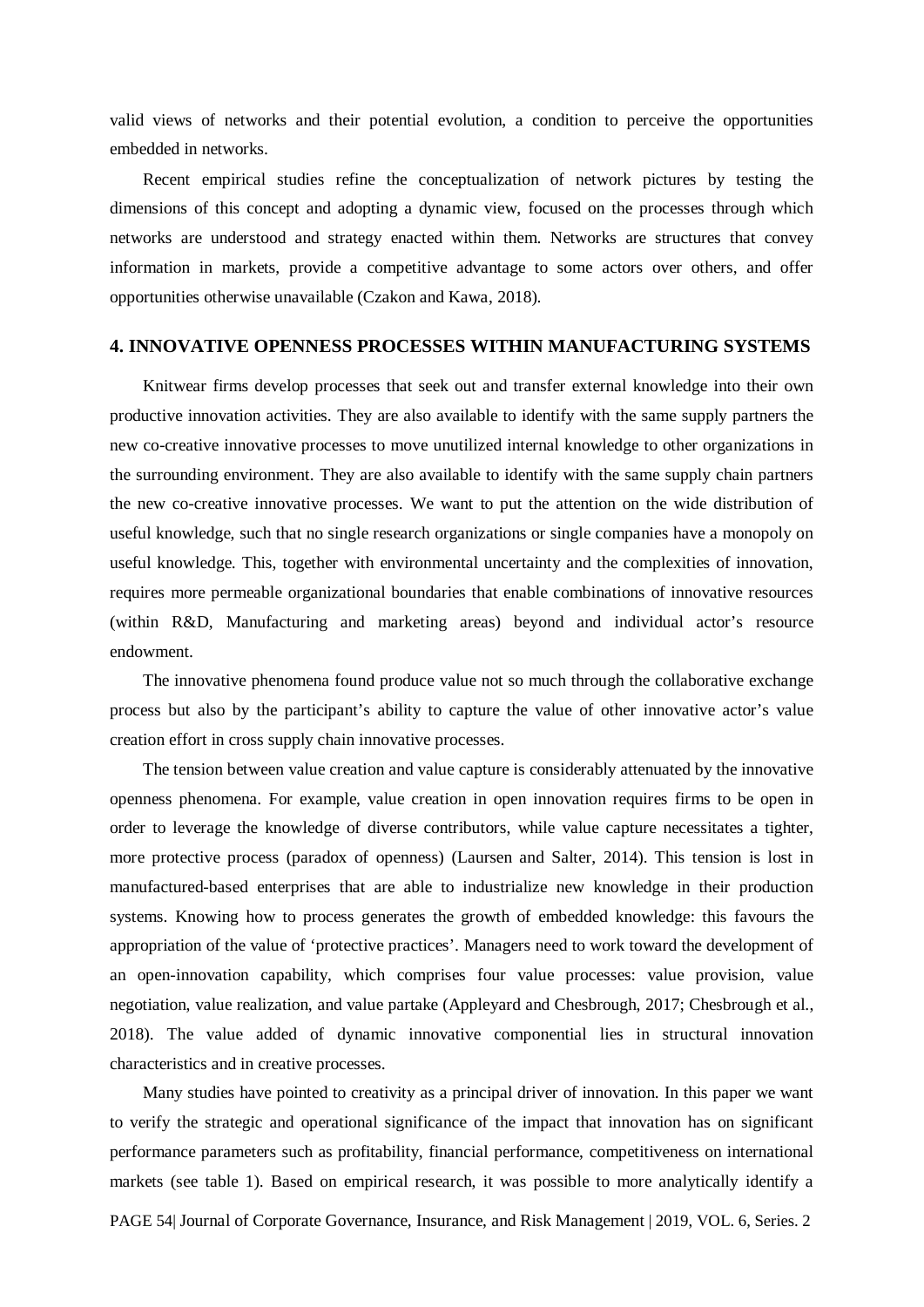variety of first and second level metrics. Firms can develop processes to seek out and transfer external knowledge into their own innovation activities. They can also create channels to move unutilized internal knowledge to other organizations in the surrounding environment.

| <b>Outcomes</b>   | <b>Detail level</b>                              | <b>Micro-level analysis</b>                                                    |
|-------------------|--------------------------------------------------|--------------------------------------------------------------------------------|
| Market aspects    | -Kinesthetic value                               | -emotion, donning, safety                                                      |
|                   | -Rational value                                  | -increase in opportunities for use                                             |
| Economic aspects  | -Profitability of the firms                      | - Roi and cash flow of the collection                                          |
|                   | -Productive know how                             | - productivity of worker and capital                                           |
|                   | improvement                                      | - increase in the know-how of workers                                          |
|                   | -Employment opportunities                        | - innovation spillover effects                                                 |
|                   | -Economic impact for other                       |                                                                                |
|                   | stakeholdrs                                      |                                                                                |
| Knitwer-suppliers | -Relationship specific aspects                   | -relationship age, shared business volume                                      |
| relationship      | -Specific factors at the micro-level<br>analysis | -founders (type and number), dynamism and<br>complexity of innovative projects |

**Table 1.** Metrics (I and II level) for performance evaluation.

Source: our elaboration based on empirical investigation.

It has been found that the greater the knowledge gap between companies, the greater the opportunities that companies can derive from forms of intership (Tomlinson and Fai, 2016)

From here, the following is shown:

a. the importance of new supply chain relationships in the innovative processes of innovation;

b. the knowledge gap in the supply chain does not hinder the design of innovative openness phenomena, which may even represent opportunities for small and medium sized firms (SMEs), even in traditional sectors.

In practice, we want to reiterate that the similarity of embedded know-how and R&D architectures among the supply chain actors can even mitigate positive effects.

Generally speaking, this study provides evidences that product innovation has a positive effect on both export propensity and export intensity by increasing the chance of opening new foreign market segments and new competitive processes (Van Bevere and Vandenbussche, 2010; Tavassoli, 2018; Wu and Jia, 2018).

PAGE 55| Journal of Corporate Governance, Insurance, and Risk Management | 2019, VOL. 6, Series. 2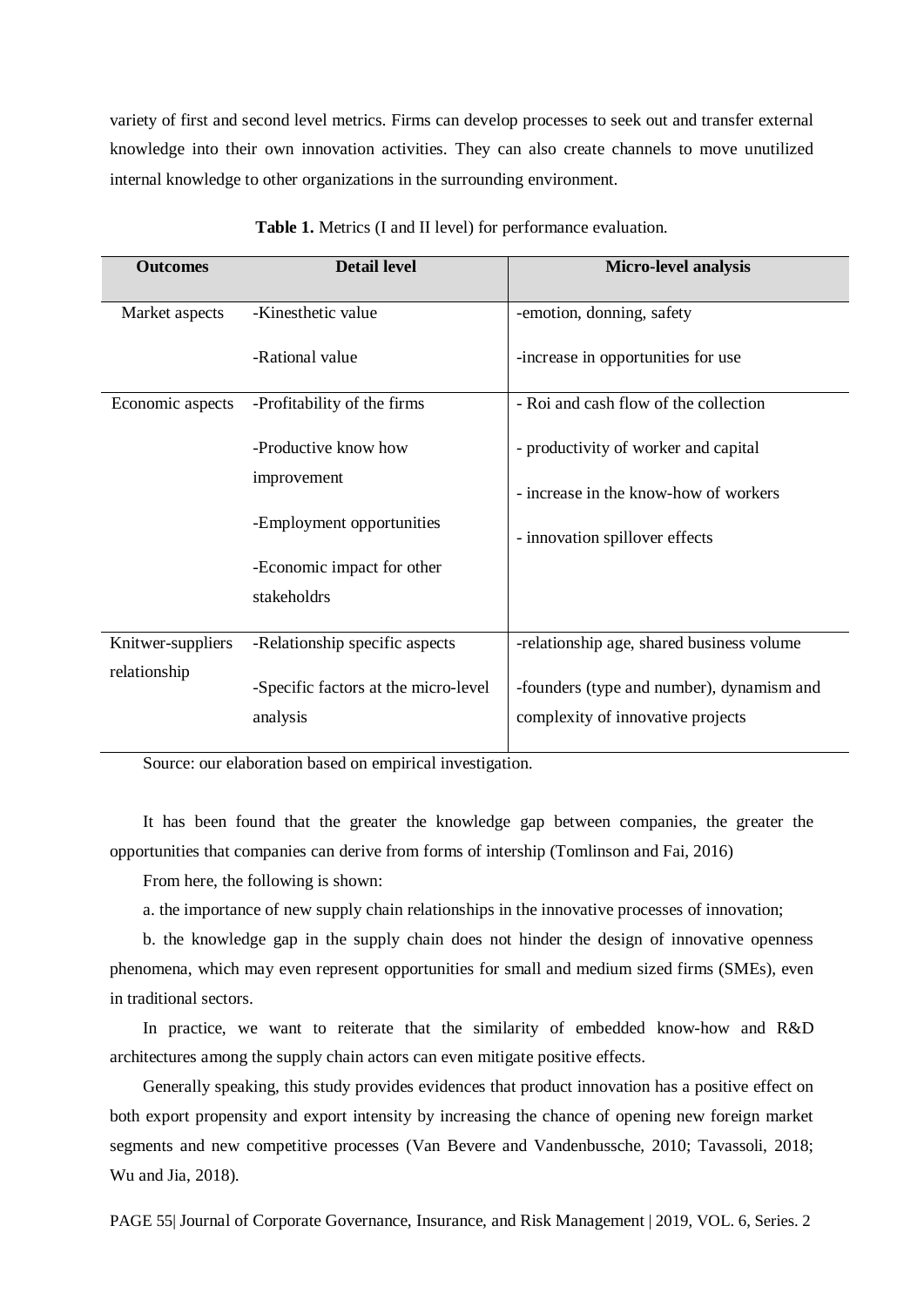Innovation, that is, the propensity for innovation of the companies belonging to the investigated sub-sector is effectively measurable no longer monitoring the amount of investments in R&D over the years, but observing the expansion of the innovative portfolio, i.e. the addition of further 'innovative business models'. Following the empirical survey, it emerges that outputs are more useful than inputs to interpret the positive impact that innovation has on exports; in practice, success on the microsegments of international markets depends heavily on the variety of business models that arise from innovative business activities. In addition, since considering R&D as a measure of innovation excludes those smaller firms which do not have any separate R&D department, the research focused on the innovative efforts repeated several times over the course of a year by the creative enterprises of the Italian fashion system.

The creativity of the supply chain permeates the supply chain relationship and produces the virtuous following effects:

-they favour the new down-stream supply chains

-they produce positive effects on the supply chain offer

-they generate new cross-industry up stream relationships:

-they favour the resource alignment regarding the technological capabilities in each supply chain enterprise

We focus our attention to technological innovation, in the belief that aesthetic innovation can be either facilitated or inhibited within this open innovation setting where limited protection and dynamic knowledge flows occurring across organizations (Eikhof and Haunschild, 2007; Lin, 2018).

Because incremental and breakthrough innovation involves different types of resources and activities (e.g., Colombo, von Krogh, Rossi-Lamastra, and Stephan, 2017; Qi Dong, McCarthy, and Schoenmakers, 2017), the heterogonous knowledge that a focal firm might be exposed to from its network partners is likely to influence its innovation differently.

In the current economic contexts, we are witnessing profound changes in the processes of structuring supply chains at an international level (Arregle et al., 2009; Cantwell, 2009; Miller and Eden, 2006; Rugman and Verbeke, 2004).

#### **5. METHODOLOGY**

This is an exploratory study and the qualitative research method has been employed. With the aim of exploring rational and aesthetic innovation in the creative sector, this research has founded its context in the Italian knitwear sector which is part of the creative industries of the Italian fashion system.

During the empirical survey, forty Italian companies belonging to the Italian luxury knitwear fashion located in central Italy were taken into consideration.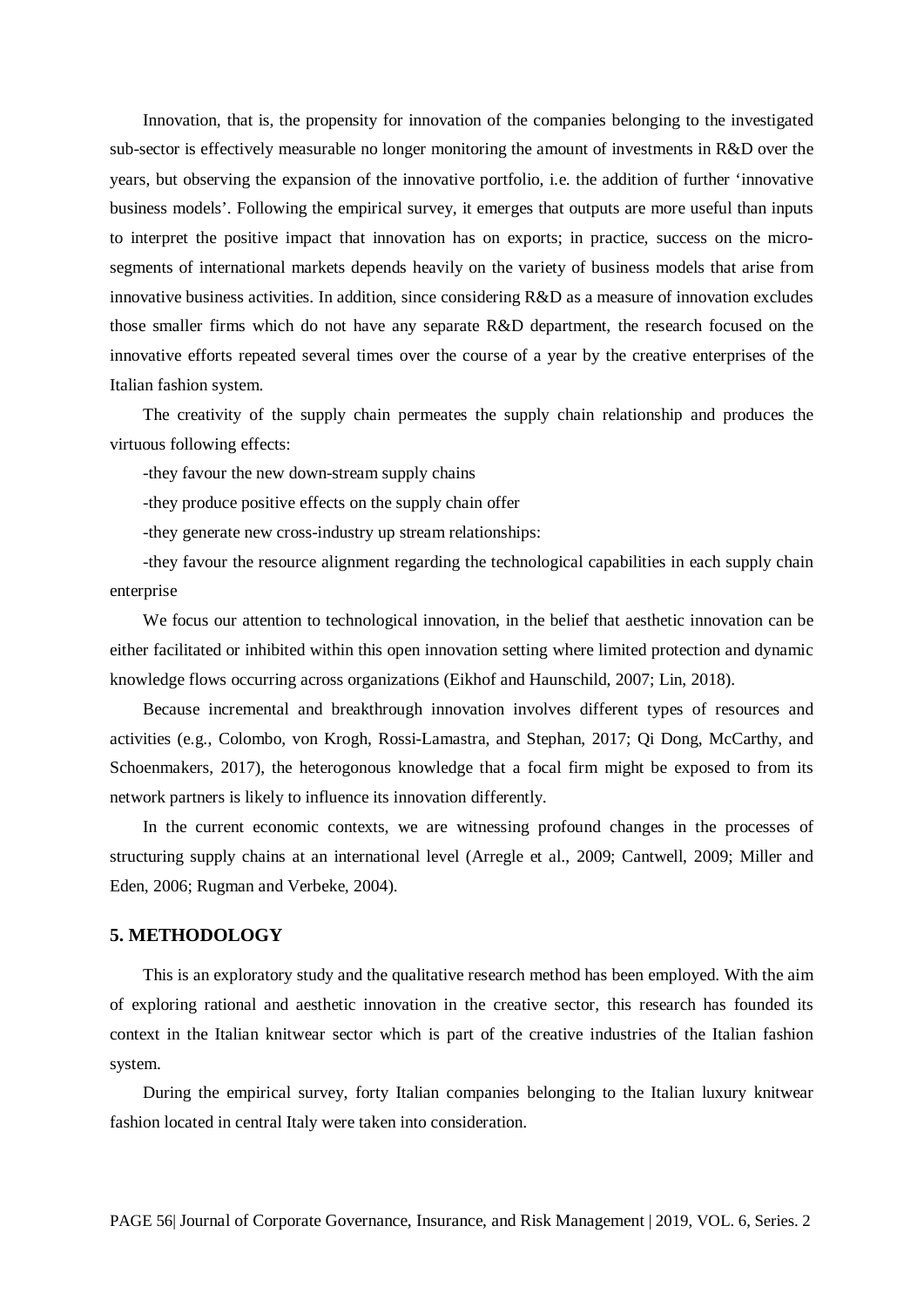The analysis covered the period 2010-2018 and involved the industrial companies, customers and other economic operators in the supply chain (yarn suppliers, IT service providers, intermediaries, territorial and research entities, etc.)

The data were collected through a series of semi-structured interviews with workers belonging to various areas of activity and with external actors such as yarn suppliers, buyers, institutional and noninstitutional lenders.

Owing the study's exploratory nature, we decided to adopt a research methodology based on the use of a qualitative analysis of business cases (Yin, 2003). Case studies have several advantages; first, they allow one to understand the relationships between a phenomenon and its context and enable scholars to match different data that could enhance a research object's analysis (Dubois and Gadde, 2002). Second, as Stake (1995) notes, case study methods allow one to investigate and to interpret new innovative phenomena both in managerial and in strategic sense, in real time.

#### **6. REQUESTED SUPPLIER'S PERFORMANCE**

The focus of the studies within channel management literature is to understand how to manage the supplier's commitment and responsiveness to the time-sensitive requests of the company (Figure 1). The behaviour of suppliers in terms of their responsiveness is found to be less a function of competitive pressures and more a function of close relationships and open communication between the focus company and its suppliers (O'Connor eta la., 2018).

a) Response of suppliers to Operations-based challenges

Operations-based challenges cover the efficiency of the product development and manufacturing processes. When suppliers perceive their major challenge to be operational in nature, such as product development and human resources productivity, they are likely to resort to business re-engineering type response (to use the answers of the type re-engineering of the business).

Operations-based challenges focus suppliers' efforts on business re-engineering in several ways including automation, research and development, production efficiency, and human resources initiatives (those aimed at increasing worker productivity).

b) New product development (NPD) activities in the relational processes of supply chains

Suppliers contributes to buyers' product innovation efforts in a wide variety of ways. One major benefit can be a more efficient development process, better product quality, and improved product manufacturability.

When engaged in the process at the right time with an appropriate level of design responsibility, suppliers contribute to the success of a buyer's NPD project by providing access to advanced technology, helping understand design feasibility, improving translation of customer requirements into manufacturing specifications.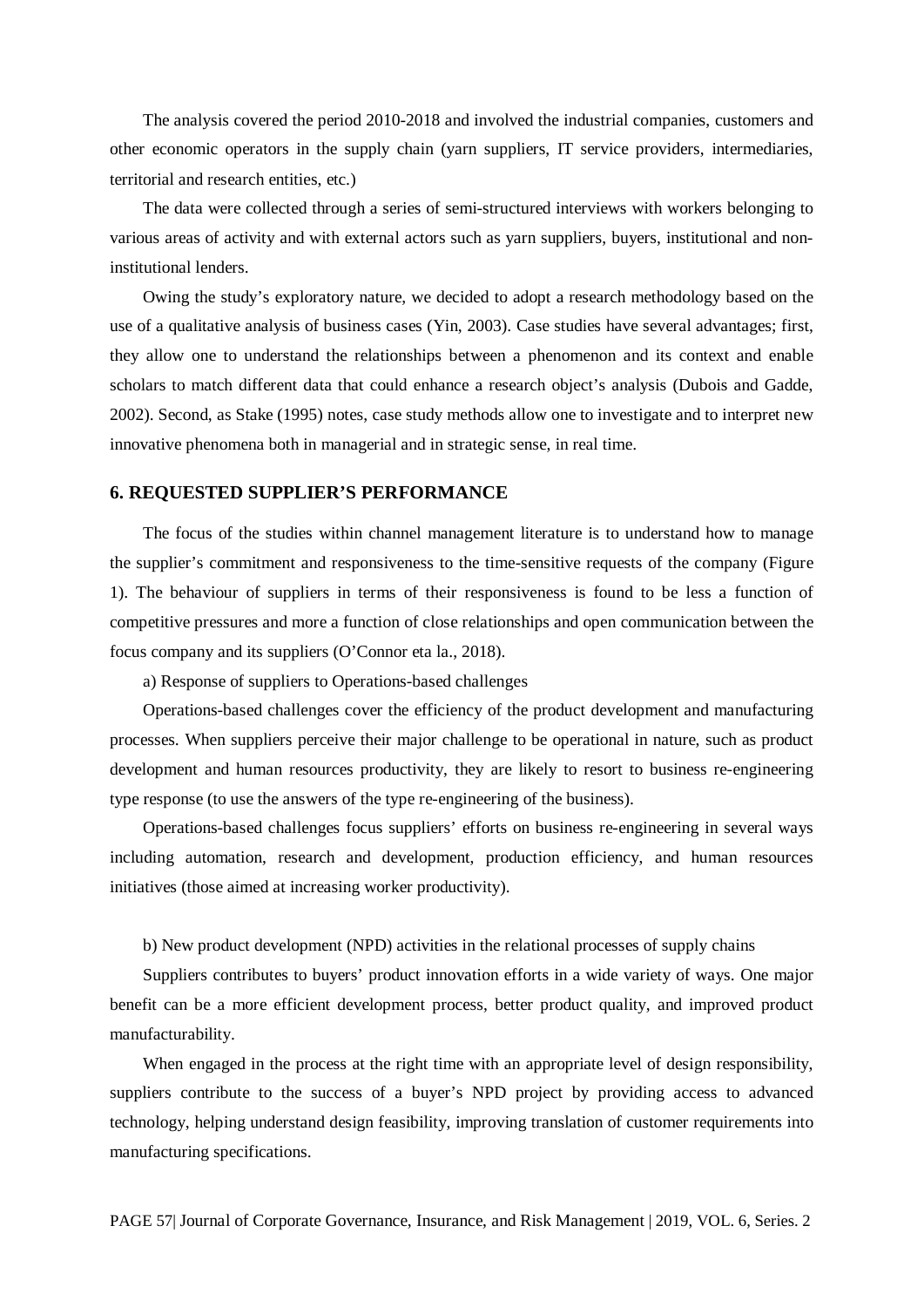Of the few empirical studies that examine 'contract design in innovation', the focus has been on comparing the effectiveness of fixed-price and flexible contracts (cost sharing or performance based) (Gopal and Sivaramakrishnan, 2008; Yan et al., 2018).

The analytical contract management literature has extensively studied contractual coordination in a buyer-supplier production context. The focus of this stream of work is on the design of a contract, specified by parameters, such as revenue share, fixed fee, investment levels, quantity discounts, that maximize supply chain utility by aligning buyer and supplier incentives.

The literature showed that relational governance complements formal contract in more ambiguous, uncertain and complex innovation contexts (Carson et al., 2006; Mani et al., 2012) other Authors find that flexible contracts within a firm provide the greatest incentives for employees to innovate when compared to fixed-fee and pay-by-performance contracts. There are also few studies that examine the effectiveness of fixed price, cost/material sharing, and performance-based contracts vary in different outsourcing contexts.



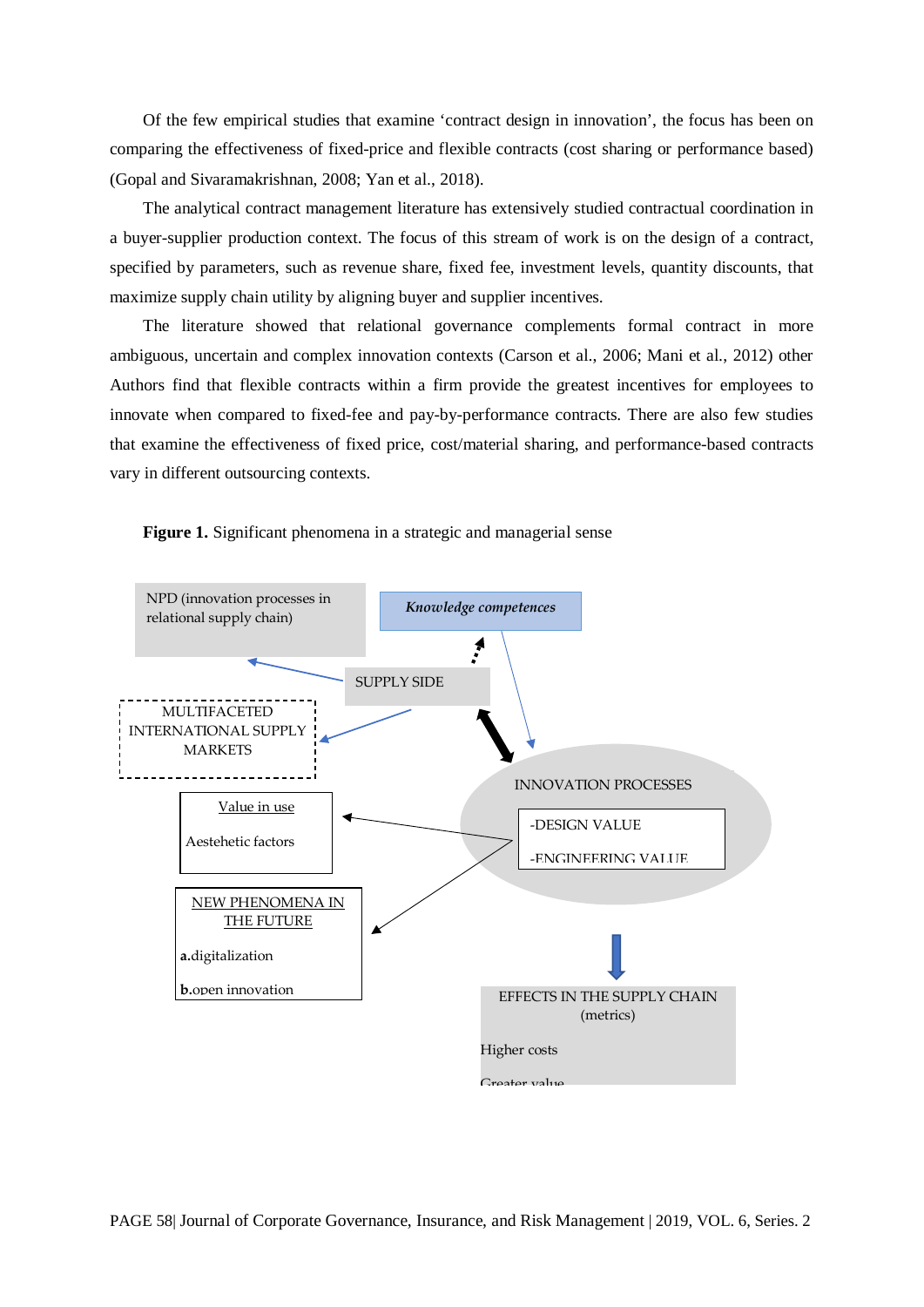Source: our elaboration

Although not directly examining contractual design in NPD projects, a few empirical studies discuss potential benefits of aligned goals or risks of conflicting objectives: buyer-supplier conflict intensity is negatively associated with NPD performance.

#### **7. CONCLUSIONS**

During the empirical survey, it was noted that, especially in recent years, small and medium-sized industrial companies belonging to a supply chain formulate strategies that make them variously interdependent with different supply chain stages.

Small and medium-sized enterprises operating in international business markets become economic actors in stages complementary to those to which they traditionally belong and consequently are included in interdependent supply chains. In this way international supply chains are affected by 'externalities' that increase their indeterminacy (or uncertainty): they increase their weight and their value the intangible elements of the economic relationship, whether established in the context of contractual relations or inserted in strategic partnerships. The study of trust relationships that develop between organizations are particularly important for understanding the evolution of competitive dynamics that have characterized the international business markets in the last few years.

About inter-firm relationship and from a supplier's perspective, it represents an assurance that the relationship will be subject to good-faith modification if a proves detrimental in light of changed circumstances.

Firms increasingly rely on business-to-business (B2B) relationships to gain resources and capabilities. In the context of a B2B relationship, the focal firm means the recipient of resources and the partner firm means the provider of these resources (Zaefarian et al., 2011).

Factors including rapid technological development, the advent of innovative openness processes involving sub-sectors belonging to diversified supply chains (specially at the 'supply-side' level) shorter product life cycles, more diversified and customized demand and fierce marketing competition make today's business model increasingly unpredictable and risky (Sreedevi and Saranga, 2017; Tang and Tomlin, 2008).

Another knowledge indirectly acquired by this research field is to understand how the consistency between the objective and the perceived competitive uncertainty might affect the supply chain.

The purpose of this research is also to promote research methodological approaches to analyse different uncertainty scenarios for the future.

PAGE 59| Journal of Corporate Governance, Insurance, and Risk Management | 2019, VOL. 6, Series. 2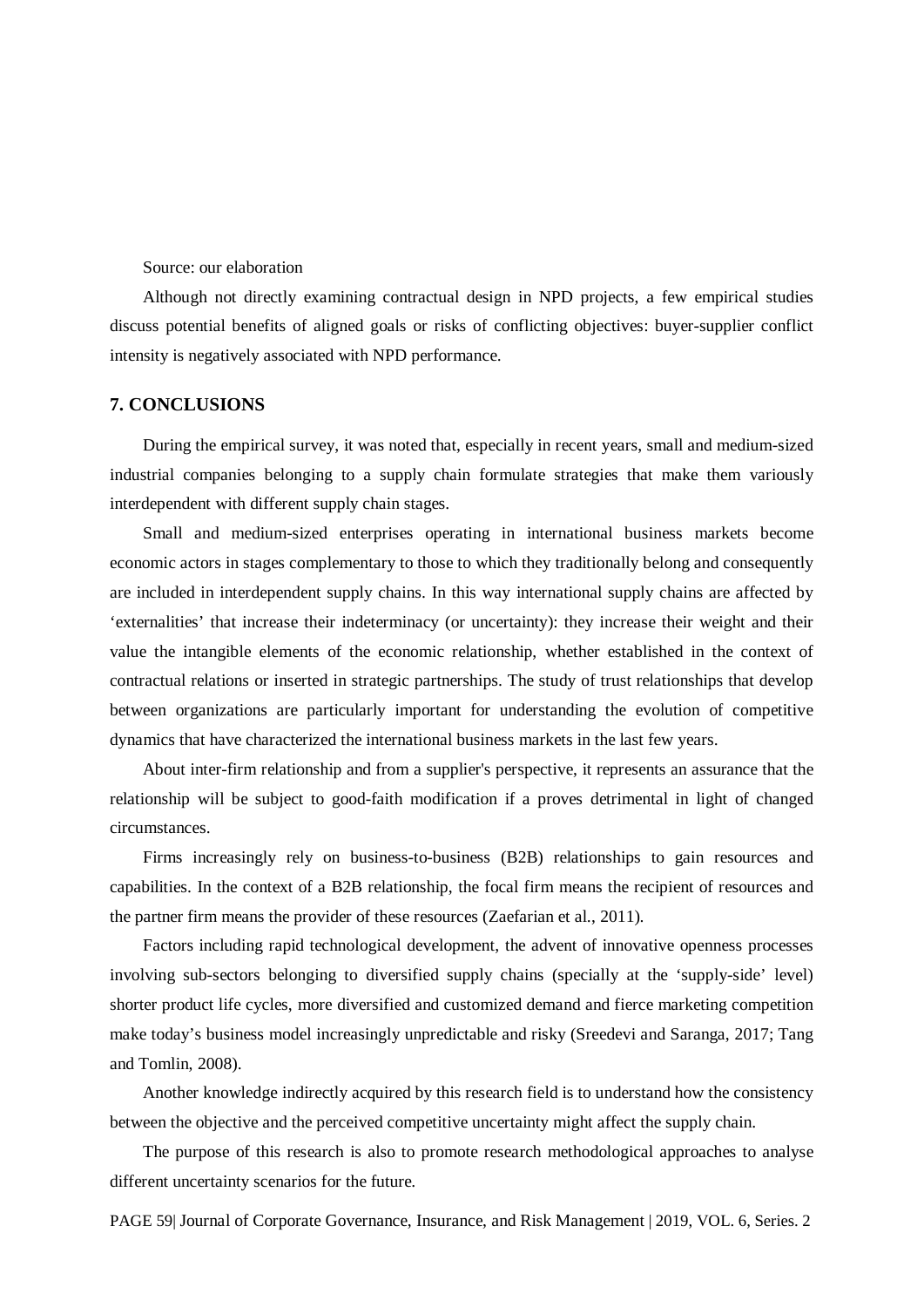#### **8. ORIGINALITY AND RESEARCH VALUE FOR THE FUTURE**

Regarding the improvement of company management, many mature and well-known techniques have been proposed for the analysis of the production process (planning choices, engineering activities) and optimization, including continuous improvement and radical re-engineering approaches (Lehnert et al., 2017).

The current paper investigates empirically the relationship between relatively radical changes in R&D firm-choices occurring within small time windows and an assessment of the extent of the firm's exploratory knowledge activity.

The research provides important contributions for both strategic management and innovation literatures, especially when the author considers the role of firm-specific operations systems resources to drive the innovation of the manufacturing-based firm innovativeness.

The author also contributes to the literature by highlighting useful links that can improve the company's innovation through interaction with industry-level operators (suppliers and buyers) and other external resources such as unusual financial institutions (crowfounders, angel investors).

This research work allows us to better understand how creativity positively influences companies in the fashion system by implementing radically new innovative processes and efficiently performing production activities.

For the future development of the research work, it cannot be overlooked that in-depth knowledge of the environmental conditions under which the companies implement different types of supply chain risk management strategies, logistics flexibility and relationship flexibility can be a valid aid to the implementation of the most modern also supply chain risk management (SCRM) procedures.

#### **REFERENCES**

Aggarwal V.A., Posen H. E., Workiewicz M. J. 2017. Adaptive capacity to technological change: a microfoundational approach, Strategic Management Journal, 38 (6): 1212-131.

Appleyard, M., Chesbrough, H. 2017. The dynamics of open strategy: from adoption to reversion, Long Range Planning, 50 (3): 310-321.

Arregle J. L., Beamish P. W., Hébert L. 2009. The regional dimension of MNEs' foreign subsidiary localization, Journal of International Business Studies, 40 (1): 86-107.

Barney J. B. 1991. Firm Resources and Sustained Competitive Advantage, Journal of Management, 17 (1): 99-120.

Barney, J. B. 2012. Purchasing, supply chain management and sustained competitive advantage: the relevance of resource-based theory. Journal of Supply Chain Management, 48 (2): 3-6. Cantwell J. 2009. Location and the multinational enterprise. Journal of International Business Studies, 40, (1): 35-41.

Chesbrough, H., Lettl, C., Ritter, T. 2018. Value creation and value capture in open innovation, Journal of Product Innovation Management, 35(6): 930-938.

Colombo, M. G., G. von Krogh, C. Rossi-Lamastra, P. E. Stephan. 2017. Organizing for radical innovation: Exploring novel insights, Journal of Product Innovation Management, 34 (4): 394-405.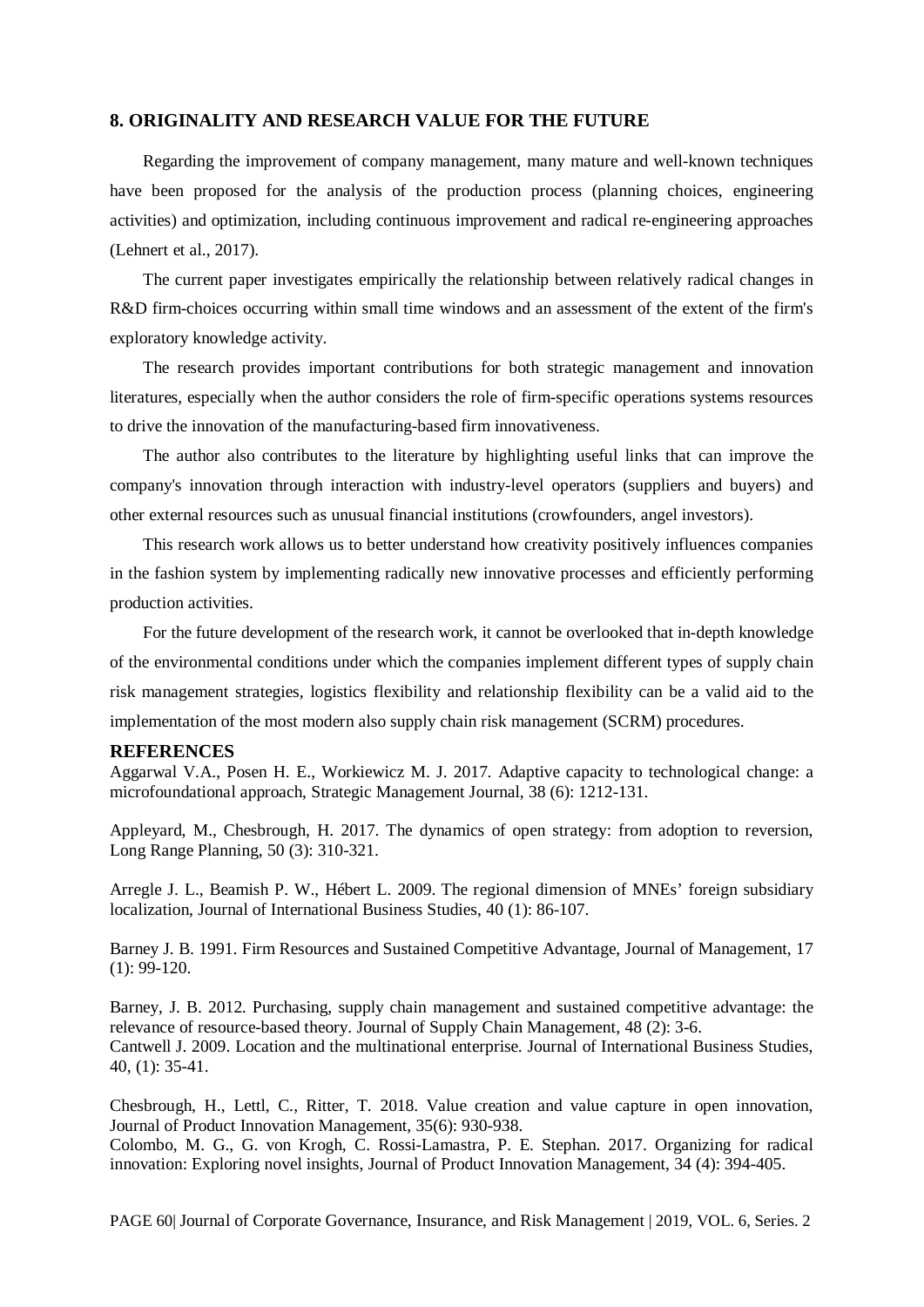Czakon, W. and Kawa, A. 2018. Network myopia. An empirical study of network perception, Industrial Marketing Management, 73 (August): 116-124.

Dubois, A., Gadde, L. 2002. Systematic combining: An abductive approach to case research, Journal of Business Research, 55 (7): 553-560.

Duysters, G. and Lokshin, B. 2011. Determinants of alliance portfolio complexity and its effect on innovative performance of companies, Journal of Product Innovation Management, 28 (4): 570-585.

Eikhof, D.R., Haunschild, A. 2007. For art's sake! Artistic and economic logics in creative production, Journal of Organizational Behavior, 28 (5): 523-538.

Faems, D., de Visser, M., Andries, P., van Looy, B. 2010. Technology alliance portfolios and financial performance: value-enhancing and cost-increasing effects of open innovation, Journal of Product Innovation Management, 27 (6): 785-796.

Gölgeci, I., Murphy, W. H., Johnston, D. A. 2018. Power-based behaviours in supply chains and their effects on relational satisfaction: A fresh perspective and directions for research. European Management Journal, 36 (2): 278-287.

Grant, R. M. 1996. Prospering in Dynamically-Competitive Environments: Organizational Capabilities as Knowledge Integration, Organization Science, 7(4): 375-387.

Jiang, R.J., Tao, Q.T., Santoro, M.D. 2010. Alliance portfolio diversity and firm performance, Strategic Management Journal, 31 (10): 1136-1144.

Håkansson, H. and Ford, D. 2002. How should companies interact in business networks? Journal of Business Research, 55 (2): 133-139.

Laursen, K., Salter, A. J. 2014. The paradox of openness: Appropriability, external search and collaboration, Research Policy, 43 (5): 867-878.

Lehnert M., Linhart A., Roeglinger M. 2017. Exploring the intersection of business process improvement and BPM capability development. A research agenda, Business Process Management Journal, 23 (2): 275-292.

Lin, S. 2018. The structural characteristics of innovation ecosystem: a fashion case, European Journal of Innovation, 21 (4): 620-635.

Miller S. R., Eden L. 2006. Local density and foreign subsidiary performance, Academy of Management Journal, 49 (2): 341-355.

O'Connor, N., Yang, Z., Jiang, L. 2018. Challenges in gaining supply chain competitiveness: Supplier response strategies and determinants, Industrial Marketing Management, 72 (July): 138-151.

Qi Dong, J., McCarthy, K. J., Schoenmakers, W. W. 2017. How central is too central? Organizing interorganizational collaboration networks for breakthrough innovation, Journal of Product Innovation Management, 34 (4): 526–42.

Rugman A. M., Verbeke A. 2004. A perspective on regional and global strategies of multinational enterprises, Journal of International Studies, 35 (1): 3-18.

Schiele H., Veldman J., Hüttinger L. 2011. Supplier Innovativeness and Supplier Pricing: The Role of preferred customer Status, International Journal of Innovation Management, 15 (1): 1-27.